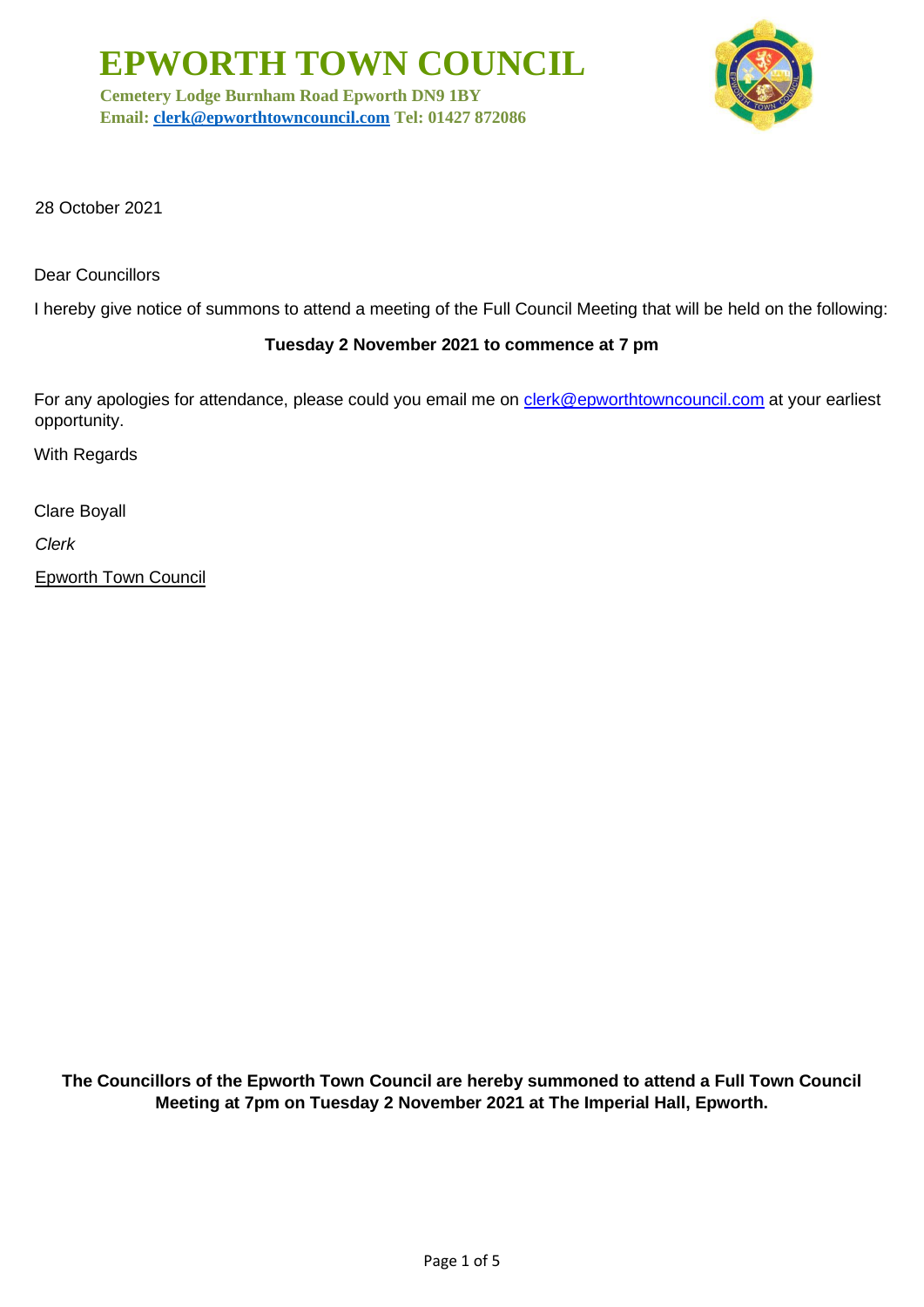**EPWORTH TOWN COUNCIL Cemetery Lodge Burnham Road Epworth DN9 1BY Email: [clerk@epworthtowncouncil.com](mailto:clerk@epworthtowncouncil.com) Tel: 01427 872086**



## **AGENDA ITEMS FOR DISCUSSION AND DECISION**

**This Council supports the rights of anyone to record this meeting but advises that anyone so recording cannot disrupt the meeting by means of the recording and expresses hope that the person (or persons) carrying out the recording have obtained the necessary legal advice, for themselves, to ensure they understand the rights of any member of the public who may be present who do not wish to be filmed or recorded. The Council meeting is recorded, and the recording is saved for a period of no less than 12 months.**

### **Public Participation**

**Members of the press and public are welcome to attend meetings of the Council under the Public Bodies (Admission to Meetings) Act 1960 as amended by Section 100A of the Local Government Act 1972, Schedule 12A. Questions may be put to the Council during the Public Participation Session. The time allocated to each speaker is 3 minutes on their given subject(s). After this time the press and public must refrain from speaking.**

- **01/11/21 To record the names of members present**
- **02/11/21 To receive apologies of absence**
- **03/11/21 To receive Declarations of Interest by any member of the Council** in respect of the agenda items listed below. Members declaring interests should identify the agenda item and type of interest being declared. *(Localism Act 2011 Code of Conduct).*
- **04/11/21 To note dispensations** given to any member in respect to items on the agenda (*Localism Act 2011 and the Code of Conduct*).
- **05/11/21 To receive the Chairman's Announcements**
- **06/11/21 To receive reports from Ward Councillors**
- **07/11/21 To receive the Clerk's Report**
- **08/11/21 To resolve the Draft Minutes of the Full Council meeting held on 5 October 2021**
- **09/11/21 To resolve the Draft Minutes of the Planning Committee meeting held on 19 October 2021**
- **10/11/21 To resolve the Draft Minutes of the Combined Environment and Cemetery Committee meeting held on 20 October 2021**
- **11/11/21 To resolve the Draft Minutes of the Finance Committee meeting held on 25 October 2021**
- **12/11/21 To receive the Financial Reports and Bank Reconciliation**
- **13/11/21 To receive the Schedule of Payments**

#### **Cheque Payments**

| No | Payee | Reason | <b>VAT</b> | Gross  |
|----|-------|--------|------------|--------|
|    |       |        |            | Amount |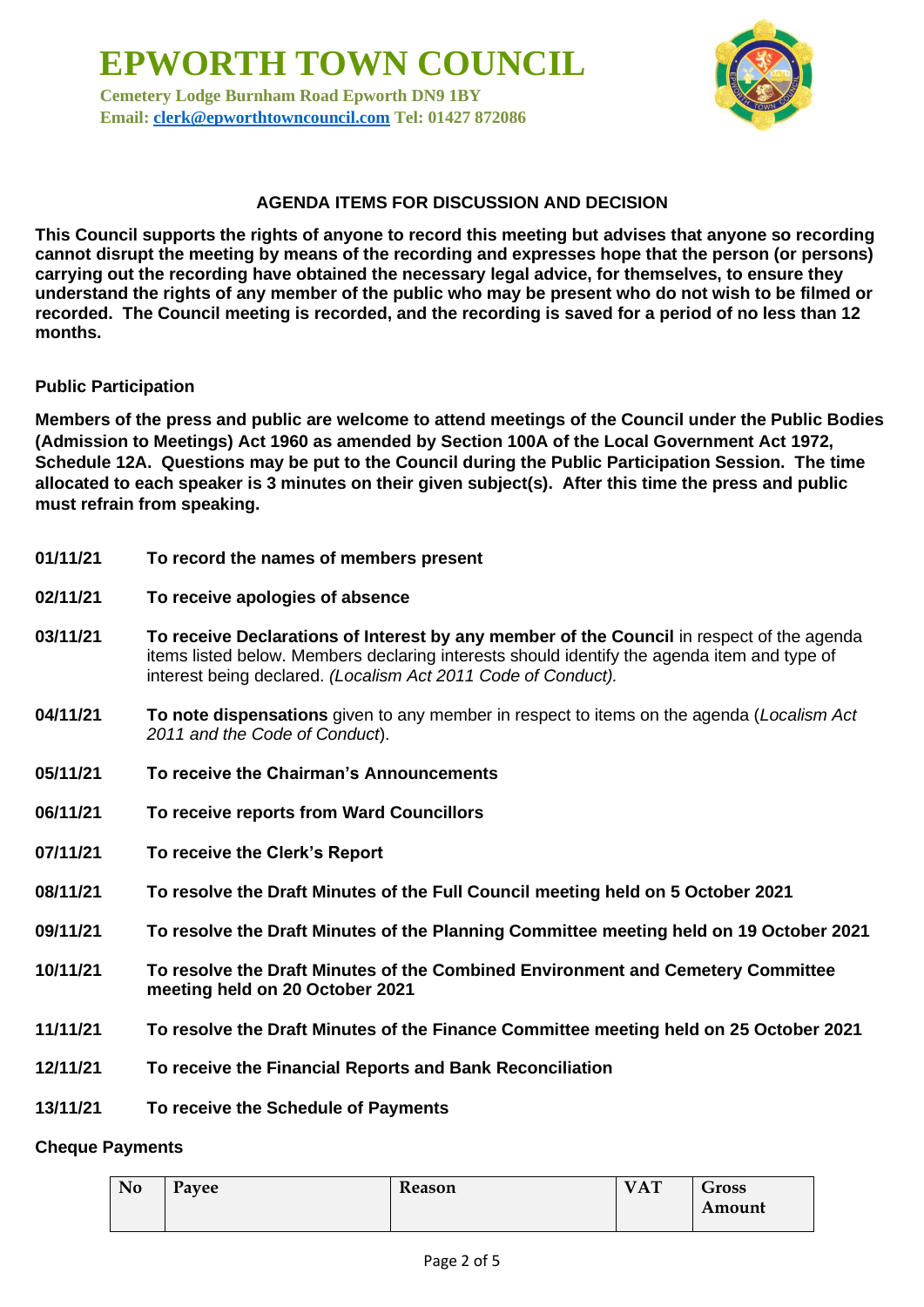# **EPWORTH TOWN COUNCIL**

**Cemetery Lodge Burnham Road Epworth DN9 1BY Email: [clerk@epworthtowncouncil.com](mailto:clerk@epworthtowncouncil.com) Tel: 01427 872086**

| $\mathbf{1}$   | Payroll                         | Month <sub>7</sub>                   | $\overline{0}$ | £2187.62 |
|----------------|---------------------------------|--------------------------------------|----------------|----------|
| $\overline{2}$ | Clare Boyall                    | Stamps and markers                   | $\theta$       | £10.67   |
| 3              | Pete Barker                     | Mileage                              | $\theta$       | £6.30    |
| 4              | <b>Steve Quantrill</b>          | Mileage and DBS Check                | $\Omega$       | £31.99   |
| 5              | MWQA Ltd                        | H&S Support June                     | $\theta$       | £50.00   |
| 6              | <b>Imperial Hall</b>            | Hire of Hall                         | $\overline{0}$ | £22.50   |
| 7              | <b>Imperial Hall</b>            | Hire of Hall                         | $\theta$       | £22.50   |
| 8              | <b>ERNLLCA</b>                  | VAT missed from<br>authorised amount | £38.00         |          |
| 9              | <b>ERNLLCA</b>                  | Cemetery Management<br>Course        | £15.00         | £90.00   |
| 10             | <b>ERNLLCA</b>                  | <b>Finance Training</b>              | £6.00          | £36.00   |
| 11             | <b>Prestige Safety Services</b> | Safety Equipment<br>Groundsperson    | £9.26          | £55.56   |
| 12             | <b>BRS</b> Tech                 | Cloud based back up fee              | £50.00         | £300.00  |
| 13             | N Lincs Council                 | Playground Inspection                | £38.00         | £228.00  |
| 14             | <b>ICO</b>                      | Data Protection Fee                  | $\theta$       | £40.00   |

# **Direct Debit Payments**

| $\mathbf{1}$   | N Lincs Council       | <b>Waste Disposal</b>  | £61.23  |
|----------------|-----------------------|------------------------|---------|
| $\overline{2}$ | <b>Scottish Power</b> | Utility                | £11.00  |
| $\overline{3}$ | <b>Scottish Power</b> | Utility                | £11.00  |
| $\overline{4}$ | <b>EDF</b>            | Utility                | £23.00  |
| 5              | <b>EDF</b>            | Utility                | £112.00 |
| 6              | <b>EDF</b>            | Utility                | £48.00  |
| $\overline{7}$ | <b>HSBC</b>           | Charges                | £20.90  |
| 8              | Vodafone              | Mobile                 | £23.31  |
| 9              | Vodafone              | Mobile                 | £23.31  |
| 10             | Plusnet               | Landline and Broadband | £39.60  |
| 11             | Everflow              | <b>Water Rates</b>     | £25.76  |
| 12             | Everflow              | <b>Water Rates</b>     | £25.47  |
| 13             | Microsoft Office      | <b>Annual Fee</b>      | £135.36 |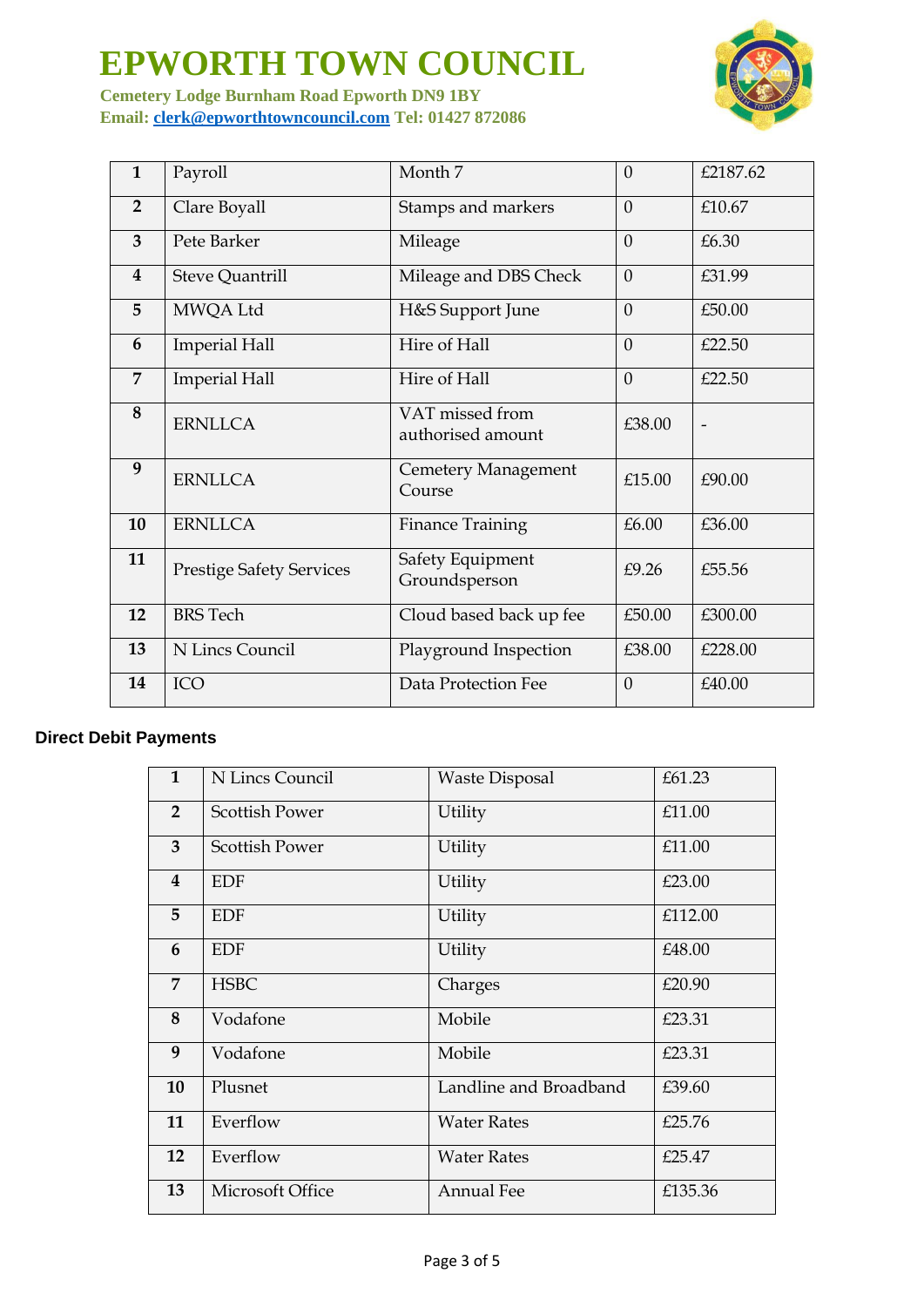**EPWORTH TOWN COUNCIL**

**Cemetery Lodge Burnham Road Epworth DN9 1BY Email: [clerk@epworthtowncouncil.com](mailto:clerk@epworthtowncouncil.com) Tel: 01427 872086**



| 14/11/21         | To receive example Occupational Health and Safety Policies and resolve to adopt a new<br>policy                                                                                                                                                                                      |  |
|------------------|--------------------------------------------------------------------------------------------------------------------------------------------------------------------------------------------------------------------------------------------------------------------------------------|--|
| 15/11/21         | To receive and adopt the Subject Access Request Policy and Guidance Notes                                                                                                                                                                                                            |  |
| 16/11/21         | To receive further information for the Data Protection Policy                                                                                                                                                                                                                        |  |
| 17/11/21         | <b>Planning Permission Granted</b><br>To receive information previously circulated.                                                                                                                                                                                                  |  |
| 18/11/21<br>18.1 | <b>Planning Applications (Town &amp; Country Planning Act 1990 as amended)</b><br>Application No: PA/2021/788<br>Proposal: Planning permission to erect a detached bungalow<br>Site Location: Land adjacent and to the rear of 104 High Street Epworth, DN9 1JS                      |  |
| 18.2             | Application No: PA/2021/1776<br>Proposal: Notification of intention for the removal of two sycamore trees within the Epworth<br><b>Conservation Area</b><br>Site Location: 37 Wesley Manse, High Street, Epworth, DN9 1EP                                                            |  |
| 18.3             | Application No: PA/2021/1648<br><b>Proposal:</b> Planning permission for an extension and alterations associated with the proposed<br>change of use of the Mill to an observatory with café and associated recreational facilities<br>Site Location: Maws Mill, Belton Road, Epworth |  |
| 18.4             | Application No: PA/2021/1715<br><b>Proposal:</b> Planning permission to erect a single storey extension above the existing garage<br>Site Location: 5 Haven House, Hollingsworth Lane, Epworth, DN9 1EX                                                                              |  |
| 19/11/21         | To receive and consider a Grant Application Local Government Act s137                                                                                                                                                                                                                |  |
| 20/11/21         | To resolve to purchase equipment for the groundsman and consider whether to repair or<br>purchase new equipment                                                                                                                                                                      |  |
| 21/11/21         | To receive information on the N Lincolnshire Local Plan 2020-2038 and resolve a response                                                                                                                                                                                             |  |
| 22/11/21         | To receive correspondence regarding the train service between Scunthorpe and Doncaster                                                                                                                                                                                               |  |
| 23/11/21         | To resolve whether to accept the invitation of a Foodfest for the Queen's Platinum Jubilee<br>Cllr D Woods.                                                                                                                                                                          |  |
| 24/11/21         | To receive information and correspondence regarding Turbary Road                                                                                                                                                                                                                     |  |
| 25/11/21         | To receive information regarding the positioning of a waste bin near Hollingsworth Lane<br>Cllr J Whittaker.                                                                                                                                                                         |  |
| 26/11/21         | To receive information regarding the Hub Consultation and proposed meeting with<br><b>Community Leaders</b>                                                                                                                                                                          |  |
| 27/11/21         | To receive a recommendation from the Combined Environment and Cemetery Committee<br>to plant up 2 planters at the petrol station on Station Road for the Queen's Platinum<br><b>Jubilee</b>                                                                                          |  |